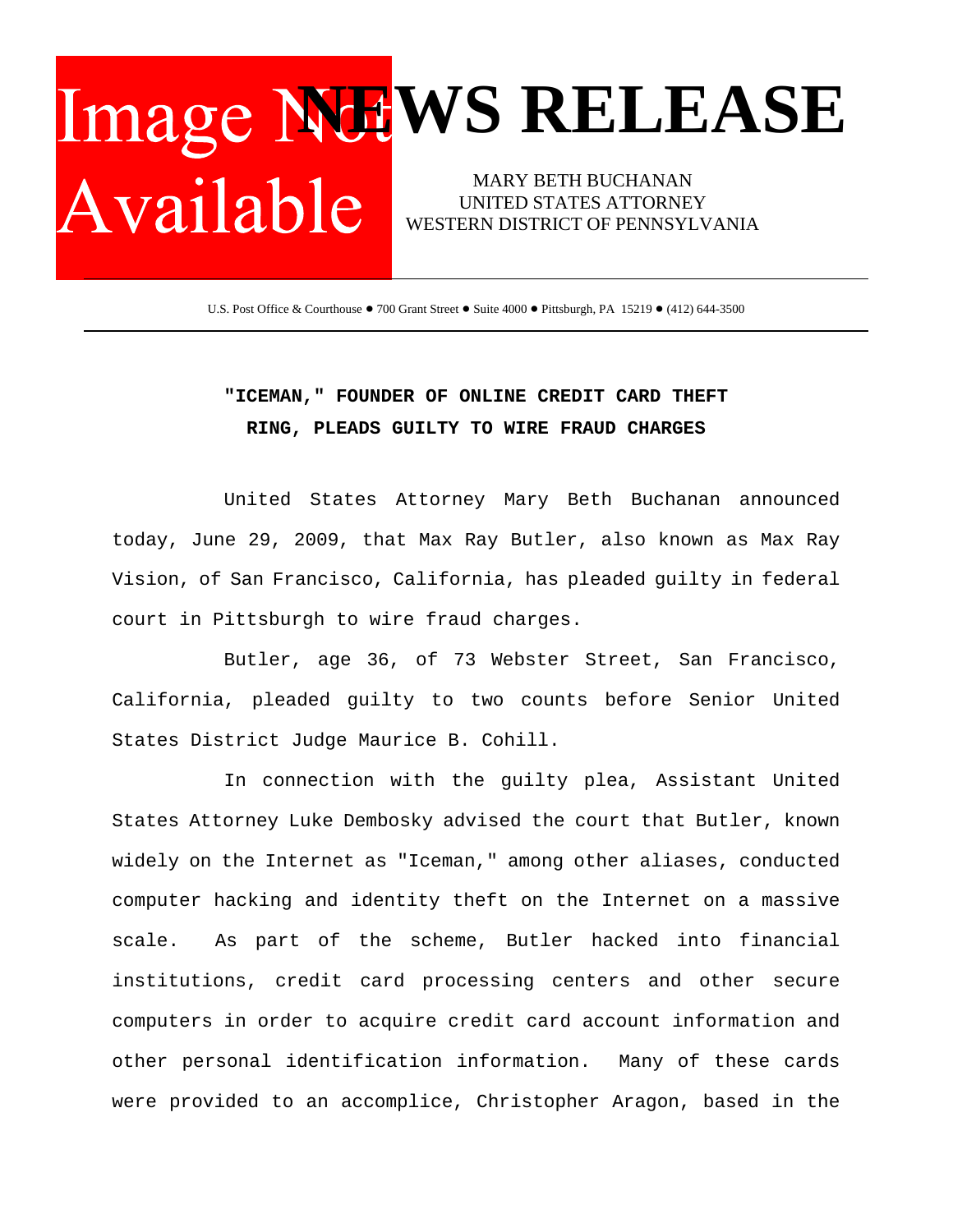Los Angeles area, who used the cards and a team of associates to buy up merchandise for sale. Butler sold the rest of the card numbers outright over the Internet.

Dembosky stated that Butler and Aragon created a website known as "CardersMarket," devoted to the acquisition, use and sale of credit card account information, a process known as "carding." A primary purpose of the site was to recruit talented individuals to assist in carding activity. At its peak, CardersMarket had approximately 4,500 members worldwide.

Butler was arrested by the United States Secret Service on a criminal complaint in the case on September 5, 2007 in San Francisco. Dembosky informed the court that a search of the computer systems in Butler's apartment revealed more than 1.8 million stolen credit card account numbers. The Secret Service provided these account numbers to Visa, Mastercard, American Express and Discover, which reported that the amount of fraudulent charges on the cards in Butler's possession totaled approximately \$86.4 million. Dembosky said that these losses have been borne by the thousands of banks that issued the cards.

Judge Cohill scheduled sentencing for October 20, 2009 at 1:30 pm. The law provides for a maximum sentence at each count of 30 years in prison, a fine of \$1,000,000, or both. Under the Federal Sentencing Guidelines, the actual sentence imposed would be based upon the seriousness of the offense and the prior criminal history, if any, of the defendant.